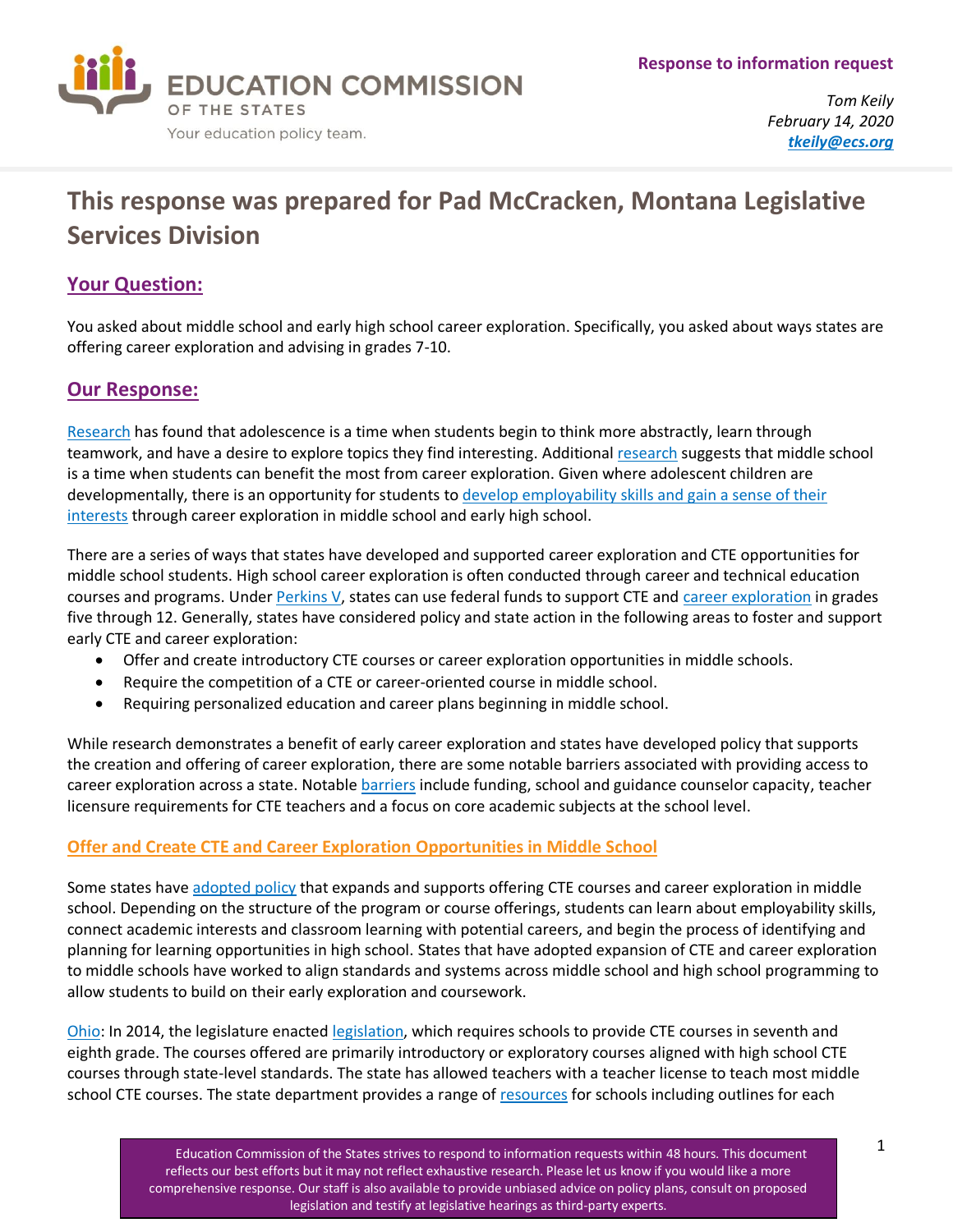middle school course. Participation in the courses is not required; however, in 2017, 73,728 students participated in middle school CTE courses. Advance CTE provided a [summary](https://careertech.org/resource/ohio-middle-school-cte-expansion) of the policy and program.

[Nebraska:](https://opportunity.nebraska.gov/program/nebraska-developing-youth-talent-initiative/) In 2015, the governor created the [Developing Youth Talent Initiative.](https://cdn.education.ne.gov/wp-content/uploads/2019/01/Developing-Youth-Talent-Initiative-Flyer.pdf) The program connects seventh and eighth-grade students to learning opportunities in manufacturing and information technology. Of their annual appropriations, the Nebraska Department of Economic Development administers up to \$250,000 to a minimum of two projects. One of the two projects must be in a community with a population of 100,000 or less. Businesses are the lead applicant and must partner with a local public school to develop a program. The state has provided a [description](https://opportunity.nebraska.gov/wp-content/uploads/2017/06/2020-DYTI-Project-Summaries.pdf) of all funded projects dating back to 2015.

The state has a workforce development continuum, as outlined below. The initiative programs tend to fall into career awareness.



### **Requiring CTE or Career-oriented Course Competition in Middle School**

In addition to offering CTE courses and exploration experiences, states have adopted policy that requires students to take CTE courses or engage in career exposure experiences that are offered in middle school. In some instances, the requirement connects broader CTE or career standards and academic and career plans for the students.

[Virginia:](https://law.lis.virginia.gov/vacode/title22.1/chapter13.2/section22.1-253.13:1/) State statute requires that each school board require each middle school student to take at least one career investigation course or engage in an alternative activity that allows for career exploration. The course or alternative experience must provide the foundation for the student to develop their academic and career plan. The state board of education is required to develop content standards for the career investigation course and experiences.

> Education Commission of the States strives to respond to information requests within 48 hours. This document reflects our best efforts but it may not reflect exhaustive research. Please let us know if you would like a more comprehensive response. Our staff is also available to provide unbiased advice on policy plans, consult on proposed legislation and testify at legislative hearings as third-party experts.